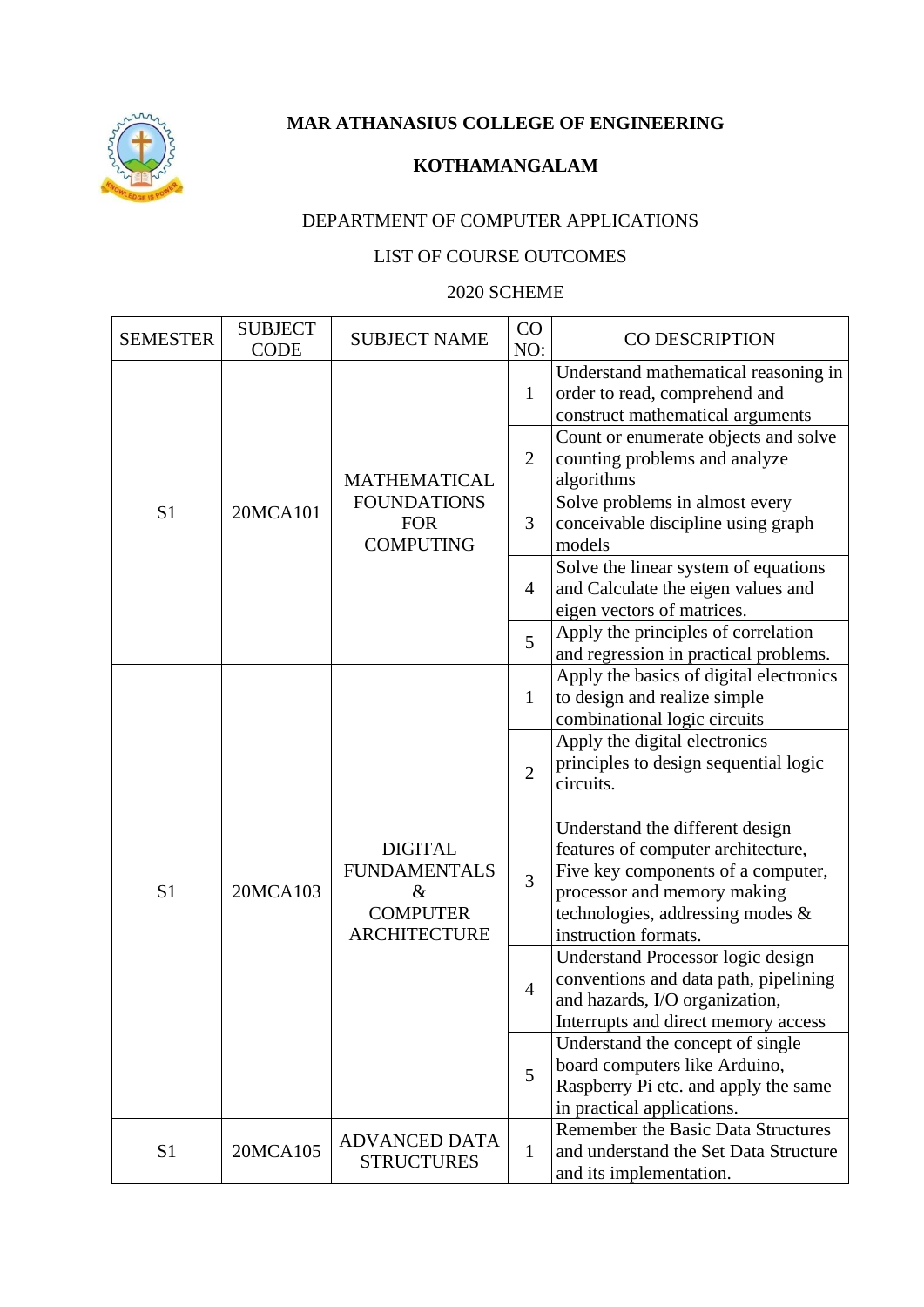|                |          |                                                          | $\overline{2}$ | <b>Understand Advanced Tree Structures</b><br>for the design of efficient algorithms                                                                                                    |
|----------------|----------|----------------------------------------------------------|----------------|-----------------------------------------------------------------------------------------------------------------------------------------------------------------------------------------|
|                |          |                                                          | 3              | <b>Understand Advanced Heap</b><br>Structures suitable for solving<br>Computational problems involving<br>Optimisation and analysing these data<br>structures using amortised analysis. |
|                |          |                                                          | 4              | <b>Understand Advanced Graph</b><br>algorithms suitable for solving<br>advanced computational problems                                                                                  |
|                |          |                                                          | 5              | Understand the basic operation of<br>Blockchaining along with the data<br>structures used in it and the challenges<br>in Blockchain data.                                               |
|                |          |                                                          | $\mathbf{1}$   | Get a full view of the Software life<br>cycle                                                                                                                                           |
|                |          | <b>ADVANCED</b><br><b>SOFTWARE</b><br><b>ENGINEERING</b> | $\overline{2}$ | Gain a deep knowledge of Software<br>Planning, Analysis and Design and<br><b>Software Engineering Models</b>                                                                            |
| S <sub>1</sub> | 20MCA107 |                                                          | 3              | Have a great comprehension of<br>Coding Practices, Version Control<br>using 'git' and Software Quality                                                                                  |
|                |          |                                                          | $\overline{4}$ | Acquire ample grasp of Design<br>Patterns                                                                                                                                               |
|                |          |                                                          | 5              | Get deeply familiarised with Software<br>Testing and its automation                                                                                                                     |
|                |          |                                                          | $\mathbf{1}$   | Understands basics of Python<br>Programming language including<br>input/output functions, operators,<br>basic and collection data types                                                 |
|                | 20MCA131 | <b>PROGRAMMING</b><br>LAB                                | $\overline{2}$ | Implement decision making, looping<br>constructs and functions                                                                                                                          |
| S <sub>1</sub> |          |                                                          | 3              | Design modules and packages - built<br>in and user defined packages                                                                                                                     |
|                |          |                                                          | $\overline{4}$ | Implement object-oriented<br>programming and exception handling.                                                                                                                        |
|                |          |                                                          | 5              | Create files and form regular<br>expressions for effective search<br>operations on strings and files.                                                                                   |
|                |          |                                                          | $\mathbf{1}$   | Explore markup languages features<br>and create interactive web pages using<br>them.                                                                                                    |
| S <sub>1</sub> | 20MCA133 | <b>WEB</b><br><b>PROGRAMMING</b><br>LAB                  | $\overline{2}$ | Learn and design client-side<br>validation using scripting languages.                                                                                                                   |
|                |          |                                                          | 3              | Design front end web page and<br>connect to the back-end databases.                                                                                                                     |
|                |          |                                                          | $\overline{4}$ | Do Client-side $&$ Server-side scripting                                                                                                                                                |
|                |          |                                                          | 5              | Develop Web Applications                                                                                                                                                                |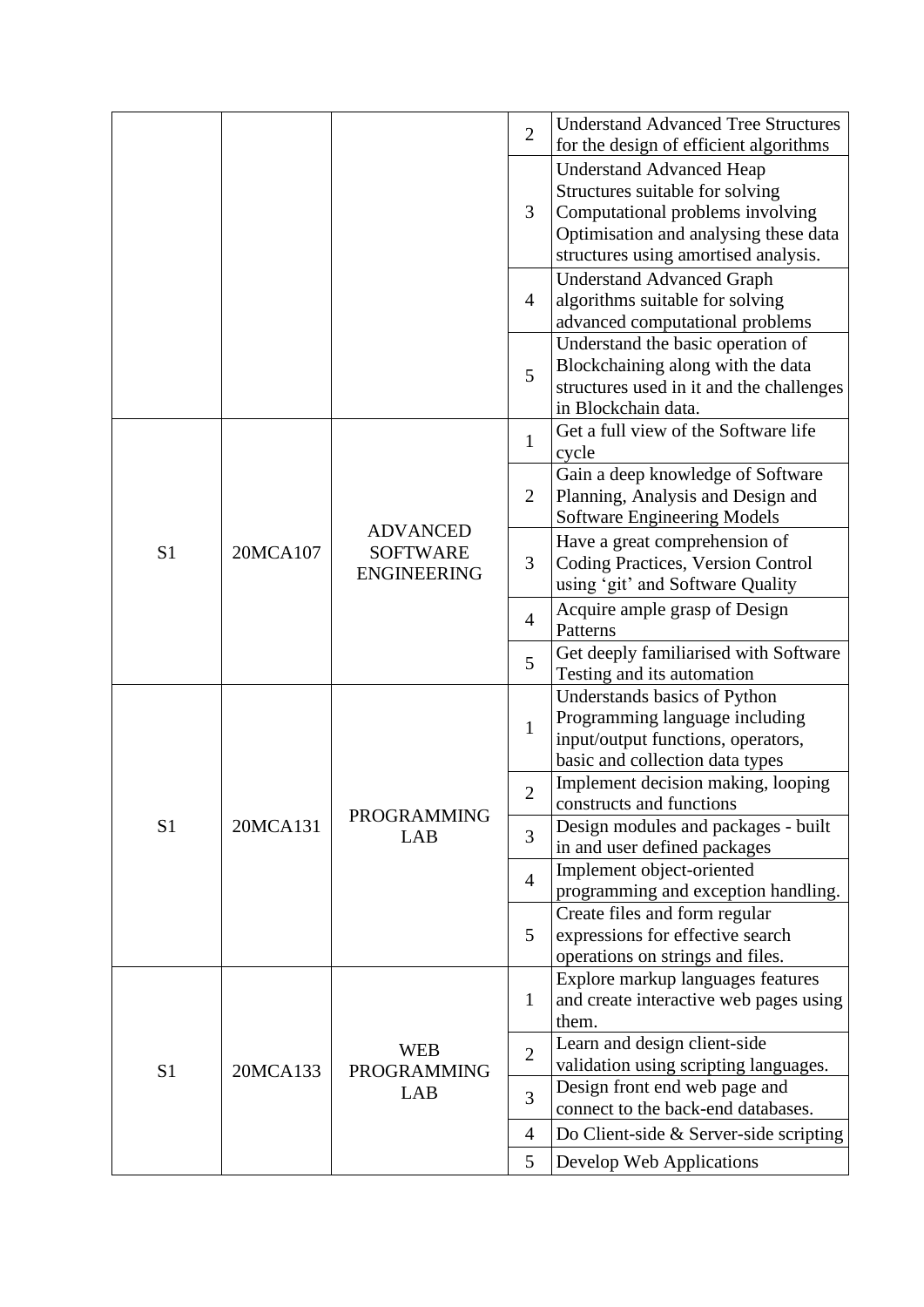|                |                      |                                                                          | $\mathbf{1}$                   | Use Debuggers, Profilers and                                       |
|----------------|----------------------|--------------------------------------------------------------------------|--------------------------------|--------------------------------------------------------------------|
| S <sub>1</sub> |                      |                                                                          |                                | advanced Compiler options.<br>Implement the Set and Disjoint Set   |
|                | 20MCA135             |                                                                          | $\overline{2}$                 | Data Structures.                                                   |
|                |                      |                                                                          |                                | Understand the practical aspects of                                |
|                |                      |                                                                          | 3                              | <b>Advanced Tree Structures.</b>                                   |
|                |                      | <b>DATA</b>                                                              |                                | Realise Modern Heap Structures for                                 |
|                |                      | <b>STRUCTURES LAB</b>                                                    | $\overline{4}$                 | effectively solving advanced                                       |
|                |                      |                                                                          |                                | Computational                                                      |
|                |                      |                                                                          |                                | problems.                                                          |
|                |                      |                                                                          | 5                              | <b>Implement Advanced Graph</b>                                    |
|                |                      |                                                                          |                                | algorithms suitable for solving<br>advanced computational          |
|                |                      |                                                                          |                                | problems.                                                          |
|                |                      |                                                                          |                                | Understand the fundamentals of                                     |
|                |                      |                                                                          |                                | relational database systems including:                             |
|                |                      |                                                                          | $\mathbf{1}$                   | data models, database architectures                                |
|                |                      |                                                                          |                                | and ER features.                                                   |
|                | 20MCA102             |                                                                          | $\overline{2}$<br>3            | Analyze and apply the different                                    |
|                |                      |                                                                          |                                | normalization techniques.                                          |
|                |                      | <b>ADVANCED</b><br><b>DATABASE</b><br><b>MANAGEMENT</b><br><b>YSTEMS</b> |                                | Assess the basic issues of transaction                             |
| S <sub>2</sub> |                      |                                                                          |                                | processing and concurrency control.                                |
|                |                      |                                                                          | 4                              | Understand the roles that databases                                |
|                |                      |                                                                          |                                | play in organizations and familiarize                              |
|                |                      |                                                                          |                                | with basic database storage, file                                  |
|                |                      |                                                                          |                                | organization, database accessing<br>techniques.                    |
|                |                      |                                                                          | 5                              | Understand the basics of query                                     |
|                |                      |                                                                          |                                | processing, object-oriented,                                       |
|                |                      |                                                                          |                                | distributed databases.                                             |
|                |                      |                                                                          |                                | Comprehend the terminology and                                     |
|                | 20MCA104<br>20MCA172 | <b>ADVANCED</b><br><b>COMPUTER</b>                                       | $\mathbf{1}$<br>$\overline{2}$ | concepts of basic communication                                    |
|                |                      |                                                                          |                                | model, analyse the protocol layers and                             |
|                |                      |                                                                          |                                | design application layer protocols.                                |
|                |                      |                                                                          |                                | Understand and analyse the various                                 |
| S <sub>2</sub> |                      |                                                                          |                                | transport layer protocols.<br>Compare and contrast various routing |
|                |                      | <b>NETWORKS</b>                                                          | 3                              | algorithms in the network layer.                                   |
|                |                      | <b>ADVANCED</b><br><b>OPERATING</b><br><b>SYSTEMS</b>                    |                                | Understand and analyse the concepts                                |
|                |                      |                                                                          | $\overline{4}$                 | of link layer and physical layer.                                  |
|                |                      |                                                                          | 5                              | Understand how modern cellular and                                 |
|                |                      |                                                                          |                                | wireless networks work                                             |
|                |                      |                                                                          |                                | Identify synchronization problems in                               |
|                |                      |                                                                          | $\mathbf{1}$                   | operating systems and issues in                                    |
| S <sub>2</sub> |                      |                                                                          |                                | distributed systems.                                               |
|                |                      |                                                                          | $\overline{2}$                 | Explain classification of mutual                                   |
|                |                      |                                                                          |                                | exclusion algorithms and security<br>violations                    |
|                |                      |                                                                          |                                |                                                                    |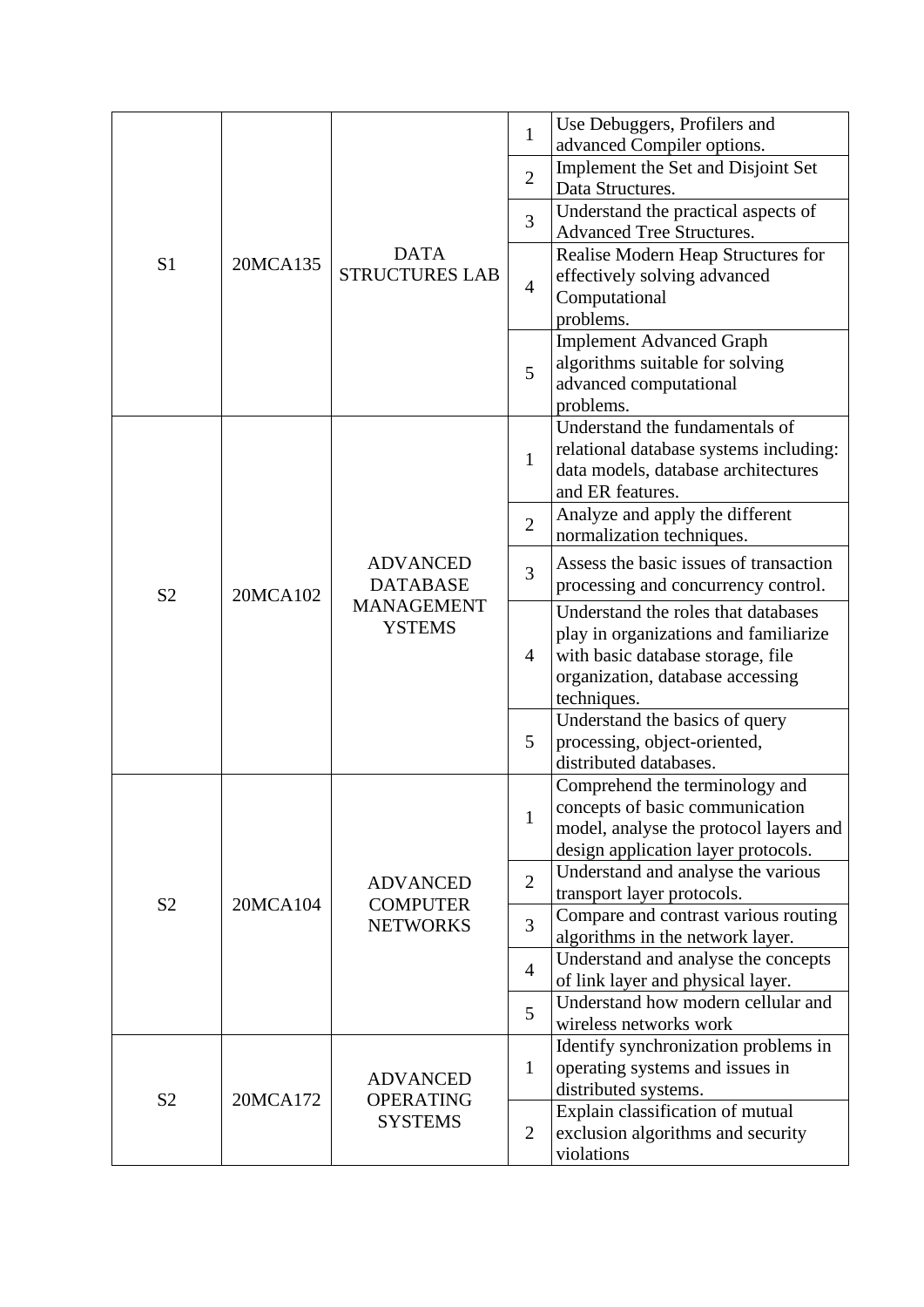|                |          |                                                     |                | Explain the design of distributed                                   |
|----------------|----------|-----------------------------------------------------|----------------|---------------------------------------------------------------------|
|                |          |                                                     | 3              | shared memory and issues in load                                    |
|                |          |                                                     |                | distribution                                                        |
|                |          |                                                     |                | Explain design issues and                                           |
|                |          |                                                     | $\overline{4}$ | synchronization in multiprocessor                                   |
|                |          |                                                     |                | systems.                                                            |
|                |          |                                                     |                | Explain synchronization and                                         |
|                |          |                                                     | 5              | concurrency control in database                                     |
|                |          |                                                     |                | systems.                                                            |
|                |          |                                                     | $\mathbf{1}$   | Understand management as a process.                                 |
|                |          |                                                     | $\overline{2}$ | Critically analyse and evaluate                                     |
|                |          |                                                     |                | management theories and practices                                   |
|                |          | <b>BUSINESS</b>                                     | 3              | Perform planning and organising for                                 |
| S <sub>2</sub> | 20MCA182 | <b>MANAGEMEN</b>                                    |                | an organisation                                                     |
|                |          |                                                     | $\overline{4}$ | Do staffing and related human                                       |
|                |          |                                                     |                | resource development function                                       |
|                |          |                                                     | 5              | Take proper decisions to get                                        |
|                |          |                                                     |                | competitive advantage                                               |
|                |          |                                                     |                | Understand object-oriented concepts                                 |
|                |          | <b>OBJECT ORIENTED</b><br><b>PROGRAMMING</b><br>LAB | $\mathbf{1}$   | and design classes and objects to                                   |
|                | 20MCA132 |                                                     |                | solve problems                                                      |
|                |          |                                                     | $\overline{2}$ | Implement arrays and strings.                                       |
|                |          |                                                     | 3              | Implement object-oriented concepts                                  |
|                |          |                                                     |                | like inheritance, overloading and                                   |
| S <sub>2</sub> |          |                                                     |                | interfaces                                                          |
|                |          |                                                     |                | Implement packages, exception                                       |
|                |          |                                                     | $\overline{4}$ | handling, multithreading and generic                                |
|                |          |                                                     |                | programming. Use java.util package                                  |
|                |          |                                                     |                | and Collection framework                                            |
|                |          |                                                     | 5              | Develop applications to handle events                               |
|                |          |                                                     |                | using applets                                                       |
|                |          |                                                     |                | Design and build a simple relational                                |
|                |          |                                                     |                | database system and demonstrate<br>competence with the fundamentals |
|                |          |                                                     | $\mathbf{1}$   | tasks involved with modelling,                                      |
|                |          |                                                     |                | designing and implementing                                          |
|                |          |                                                     |                | a database.                                                         |
|                |          |                                                     |                | Apply PL/SQL for processing                                         |
|                |          | <b>ADVANCED DBMS</b>                                | $\overline{2}$ | databases                                                           |
| S <sub>2</sub> | 20MCA134 | LAB                                                 |                | Comparison between relational and                                   |
|                |          |                                                     |                | non-relational (NoSQL) databases and                                |
|                |          |                                                     | 3              | the configuration of NoSQL                                          |
|                |          |                                                     |                | Databases.                                                          |
|                |          |                                                     |                | Apply CRUD operations and retrieve                                  |
|                |          |                                                     | $\overline{4}$ | data in a NoSQL environment.                                        |
|                |          |                                                     | 5              | Design and deployment of NoSQL                                      |
|                |          |                                                     |                | databases with real time requirements.                              |
|                |          | <b>NETWORKING</b>                                   |                | Install and configure common                                        |
| S <sub>2</sub> | 20MCA136 | & SYSTEM                                            | $\mathbf{1}$   | operating systems.                                                  |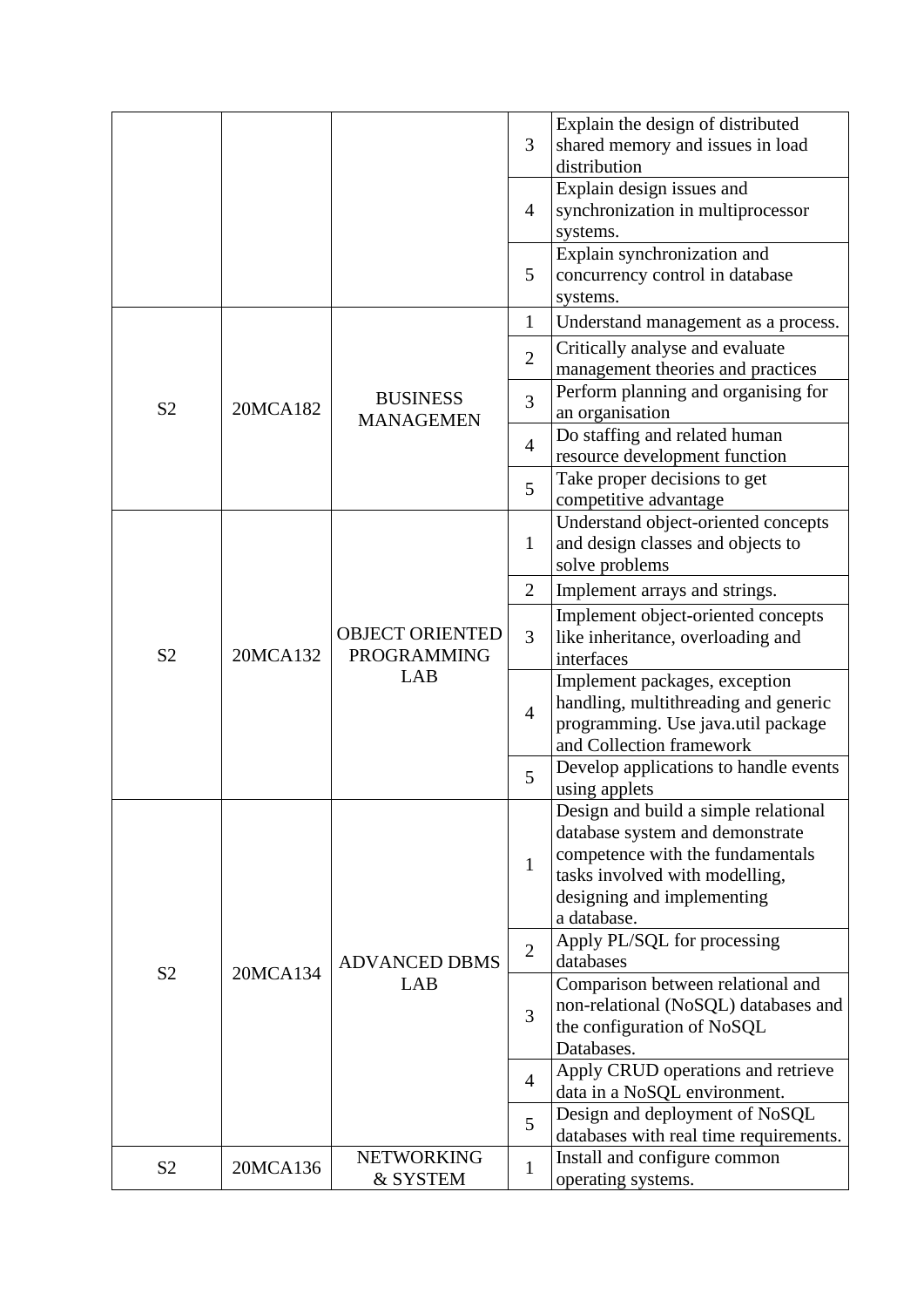|                |          | <b>ADMINISTRATION</b>                               | $\overline{2}$ | Perform system administration tasks.                                                                                                                |
|----------------|----------|-----------------------------------------------------|----------------|-----------------------------------------------------------------------------------------------------------------------------------------------------|
|                |          | LAB                                                 | 3              | Install and manage servers for web<br>applications.                                                                                                 |
|                |          |                                                     | $\overline{4}$ | Write shell scripts required for system<br>administration.                                                                                          |
|                |          |                                                     | 5              | Acquire skill sets required for a<br>DevOps.                                                                                                        |
|                |          |                                                     | 1              | Discuss the fundamental concepts of<br>data science and data visualization<br>techniques.                                                           |
|                |          | DATA SCIENCE &<br><b>MACHINE</b><br><b>LEARNING</b> | $\overline{2}$ | Explain the basics of machine<br>learning and use lazy learning<br>and probabilistic learning algorithms<br>to solve data science problems.         |
| S <sub>3</sub> | 20MCA201 |                                                     | 3              | Describe decision trees, classification<br>rules & regression methods and how<br>these algorithms can be applied to<br>solve data science problems. |
|                |          |                                                     | $\overline{4}$ | Solve data science problems using<br>neural networks and support vector<br>machines.                                                                |
|                |          |                                                     | 5              | Discuss clustering using k-means<br>algorithm and evaluate $\&$<br>improve the performance of machine<br>learning classification models.            |
|                |          |                                                     | $\mathbf{1}$   | Discuss the basic concepts in<br>computer algorithms and their<br>analysis & design using Divide and<br>Conquer.                                    |
| S <sub>3</sub> | 20MCA203 | DESIGN &<br><b>ANALYSIS OF</b><br><b>ALGORITHMS</b> | $\overline{2}$ | Explain the concepts of Greedy<br><b>Strategy and Dynamic Programming</b><br>to use it in solving real world<br>problems.                           |
|                |          |                                                     | 3              | Explain the Branch & Bound<br>technique, Backtracking technique<br>and Lower bounds.                                                                |
|                |          |                                                     | $\overline{4}$ | Describe the fundamental concepts of<br>Computational Complexity and<br>Network Flows.                                                              |
|                |          |                                                     | 5              | Discuss the concepts of<br>Approximation and Randomised<br>Algorithms.                                                                              |
| S <sub>3</sub> | 20MCA265 | Cloud Computing                                     | 1              | Understand the basic concepts in<br>cloud computing and OpenStack<br>logical architecture                                                           |
|                |          |                                                     | $\overline{2}$ | Discuss OpenStack cloud controller<br>and common services                                                                                           |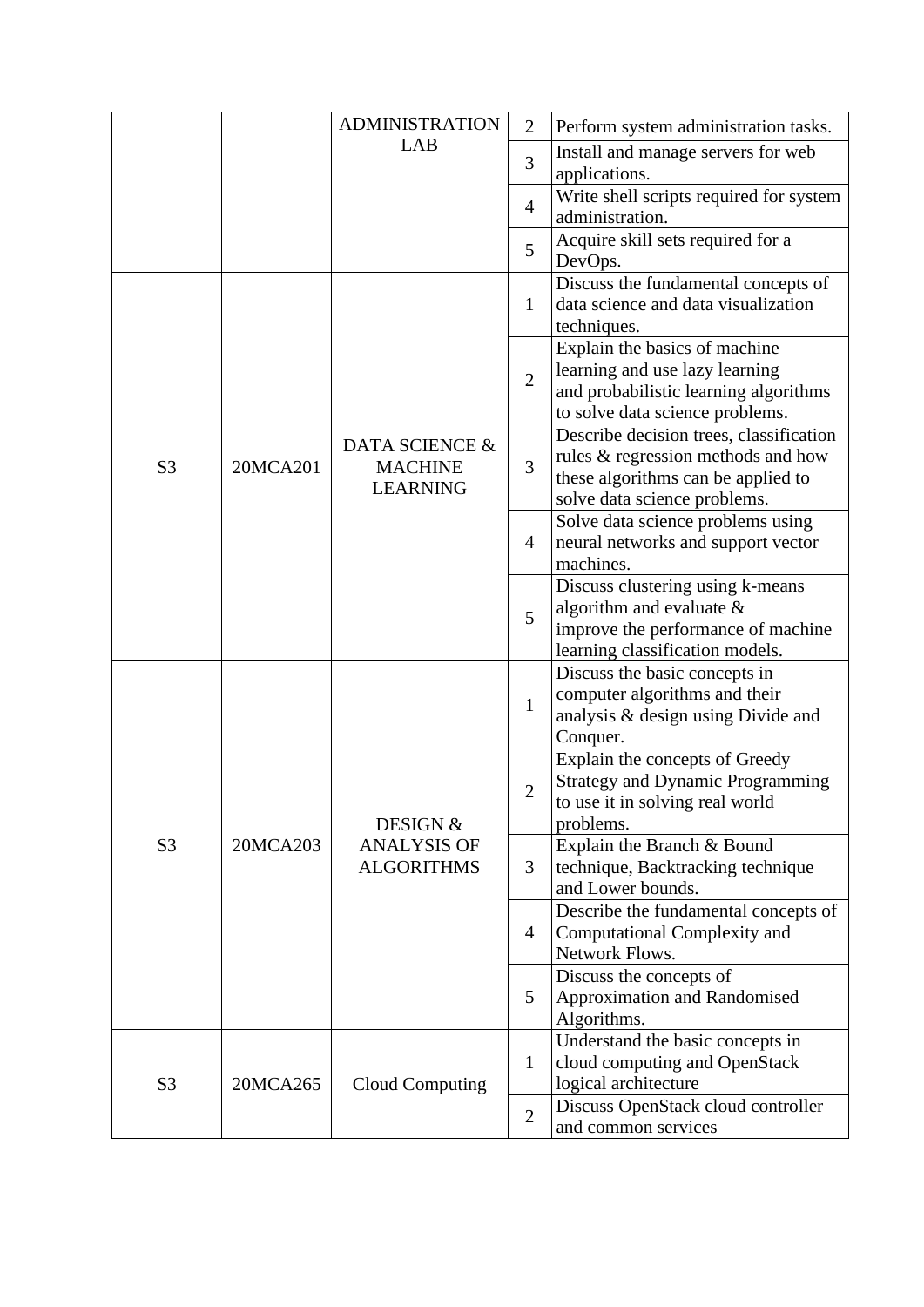|                |          |                                                                  | 3              | Compare different OpenStack<br>compute service components and<br>storage types                                                                  |
|----------------|----------|------------------------------------------------------------------|----------------|-------------------------------------------------------------------------------------------------------------------------------------------------|
|                |          |                                                                  | $\overline{4}$ | Describe the OpenStack Networking-<br>Connection types and networking<br>services                                                               |
|                |          |                                                                  | 5              | Discuss orchestration, HA and<br>failover in OpenStack                                                                                          |
|                |          | <b>DEEP LEARNING</b>                                             | $\mathbf{1}$   | Explain the basic concepts of deep<br>learning.                                                                                                 |
| S <sub>3</sub> | 20MCA283 |                                                                  | $\overline{2}$ | Design neural networks using<br>TensorFlow                                                                                                      |
|                |          |                                                                  | 3              | Solve real world problems with CNN                                                                                                              |
|                |          |                                                                  | $\overline{4}$ | Solve real world problems with RNN.                                                                                                             |
|                |          |                                                                  | 5              | Describe the concepts of GAN                                                                                                                    |
|                |          |                                                                  | $\mathbf{1}$   | Design and develop user interfaces for<br>mobile apps using basic building<br>blocks, UI components and<br>application structure using Emulator |
| S <sub>3</sub> | 20MCA243 | <b>MOBILE</b><br><b>APPLICATION</b><br><b>DEVELOPMENT</b><br>LAB | $\overline{2}$ | Write simple programs and develop<br>small applications using the concepts<br>of UI design, layouts and preferences                             |
|                |          |                                                                  | 3              | Develop applications with multiple<br>activities using intents, array adapter,<br>exceptions and options menu.                                  |
|                |          |                                                                  | $\overline{4}$ | Implement activities with dialogs,<br>spinner, fragments and navigation<br>drawer by applying themes                                            |
|                |          |                                                                  | 5              | Develop mobile applications using<br>SQLite.                                                                                                    |
|                | 20MCA245 | <b>MINI PROJECT</b>                                              | $\mathbf{1}$   | Identify a real-life project which is<br>useful to society / industry                                                                           |
|                |          |                                                                  | $\overline{2}$ | Interact with people to identify the<br>project requirements                                                                                    |
| S <sub>3</sub> |          |                                                                  | 3              | Apply suitable development<br>methodology for the development<br>of the product / project                                                       |
|                |          |                                                                  | $\overline{4}$ | Analyse and design a software<br>product / project                                                                                              |
|                |          |                                                                  | 5              | Test the modules at various stages of<br>project development                                                                                    |
| S <sub>3</sub> | 20MCA241 | <b>DATA SCIENCE</b><br>LAB                                       | $\mathbf{1}$   | Use different python packages to<br>perform numerical calculations,<br>statistical computations and data<br>visualization                       |
|                |          |                                                                  | $\overline{2}$ | Use different packages and<br>frameworks to implement regression<br>and classification algorithms.                                              |